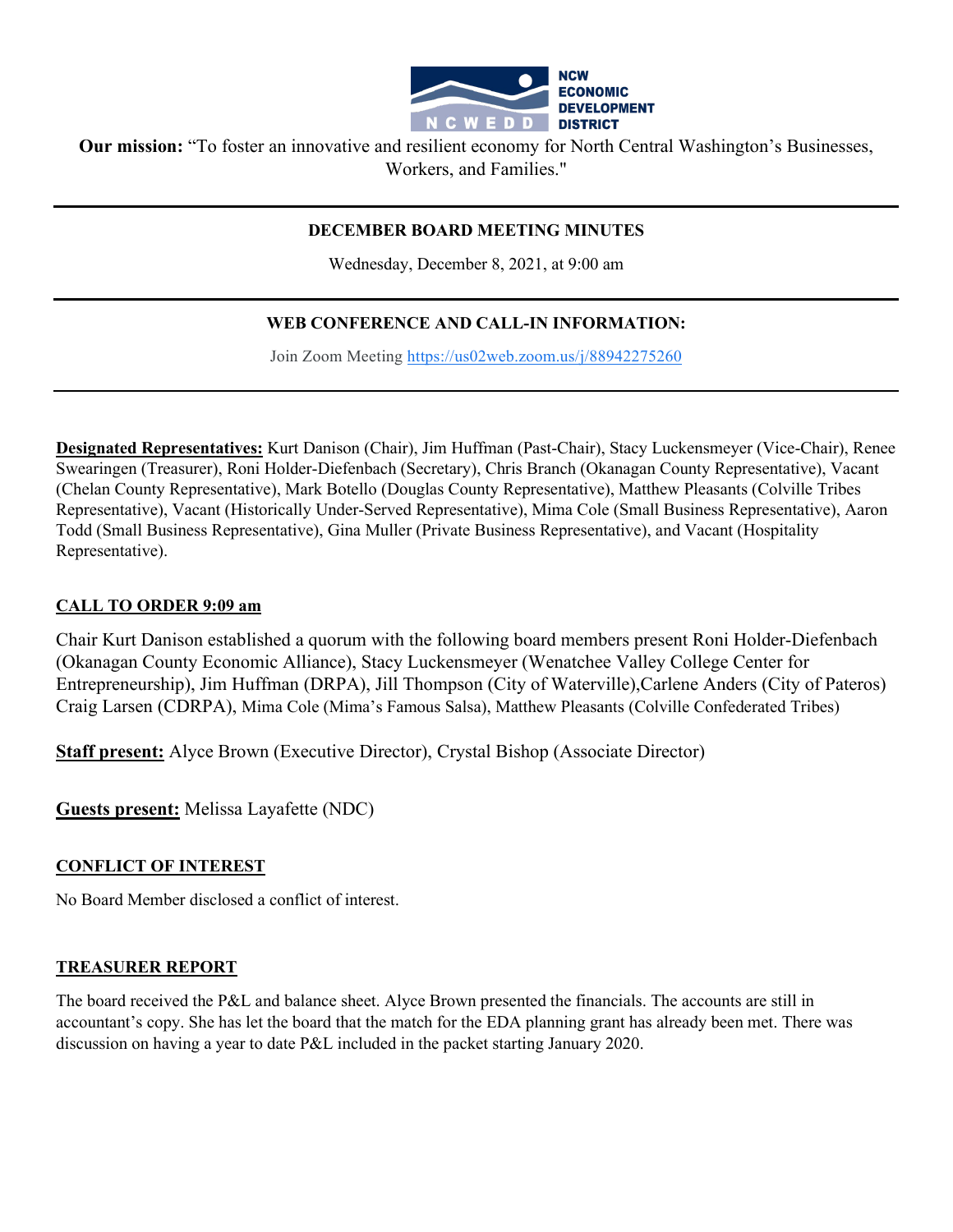### **ACTION ITEMS**

- 1. **Motion 21-12-01: Approval of Board Appointments**: Mathew Pleasants made a motion to approve the board appointments as presented. Seconded by Jim Huffman. **Motion passed unanimously.**
- 2. **Motion 21-12-02a: Executive Committee Elections:** Roni Holder-Diefenbach made a motion to approve Mathew Pleasants as the Vice Chair. Seconded by Stacey Luckensmeyer. **Motion passed unanimously.**
- 3. **Motion 21-12-02b: Executive Committee Elections:** Carlene Anders made a motion to approve Jim Huffman as the Douglas County Representative. Seconded by Gina Mueller. **Motion passed unanimously.**
- 4. **Motion 21-12-02c: Executive Committee Elections:** Mathew Pleasants made a motion to approve Mima Cole as the Historically Underserved Representative. Seconded by Stacey Luckensmeyer. **Motion passed unanimously.**
- 5. **Motion 21-12-02d: Executive Committee Elections:** Jim Huffman made a motion to approve Trevor Lane as the Agriculture Representative. Seconded by Carlene Anders. **Motion passed unanimously.**

# **ACTION ITEM DISCUSSION/DISCUSSION**

- 1. **Approval of 2022 Budget:** Alyce Brown would like the board to look over the budget presented as opposed to making a motion. Tax prep will need to be adjusted depending on RFPs for new accounting representation. Alyce Brown brough the board's attention to renewals on the 2022 proposed budget; she would like to change the structure by which the organization decides memberships. It was suggested that renewals and membership dues be accepted and negotiated in conjunction with MOU and in-kind services. There was also discussion on accepting sponsorships for programs as opposed to memberships. The organization has already made the match for the planning grant.
- 2. **Approval of New Membership Fee Structure:** Alyce Brown would like to bring this discussion back to the board at the January meeting. She is not as confident in the numbers that have been presented for the new membership dues. There was no discussion.
- **3. CPA Discussion:** In light of some of the personal issues that the current accountant has faced this year there have issues arising around the filing of the organization's 990. She asked if the board would be willing to send a certified letter to Susanne Altman asking about the status of the filing of our 990. There was a bit of discussion with the general consensus being that the letter would be prudent and it was recommended the letter be sent both certified and regular mail.

# **EXECUTIVE DIRECTOR UPDATE**

- Tourism Summit: Tourism at its Recreational Best is the name of the event. The summit has been scheduled online for February 10, 2022 in partnership with TEDD. TREAD and Columbia Breaks have both come on as sponsors.
- Technical Assistance Conference: Alyce Brown asked Roni Holder-Diefenbach to discuss the idea behind shifting the Economic Forum into a technical assistance conference. She discussed realizing that not all small communities are able to participate in programs and meetings like those provided by the IACC. There was a discussion between her and Craig Larsen about partnering up and developing a tech team that would allow these kinds of discussions to happen for both small businesses and communities. Including resources on different ways in which small business and community to get access to capital.